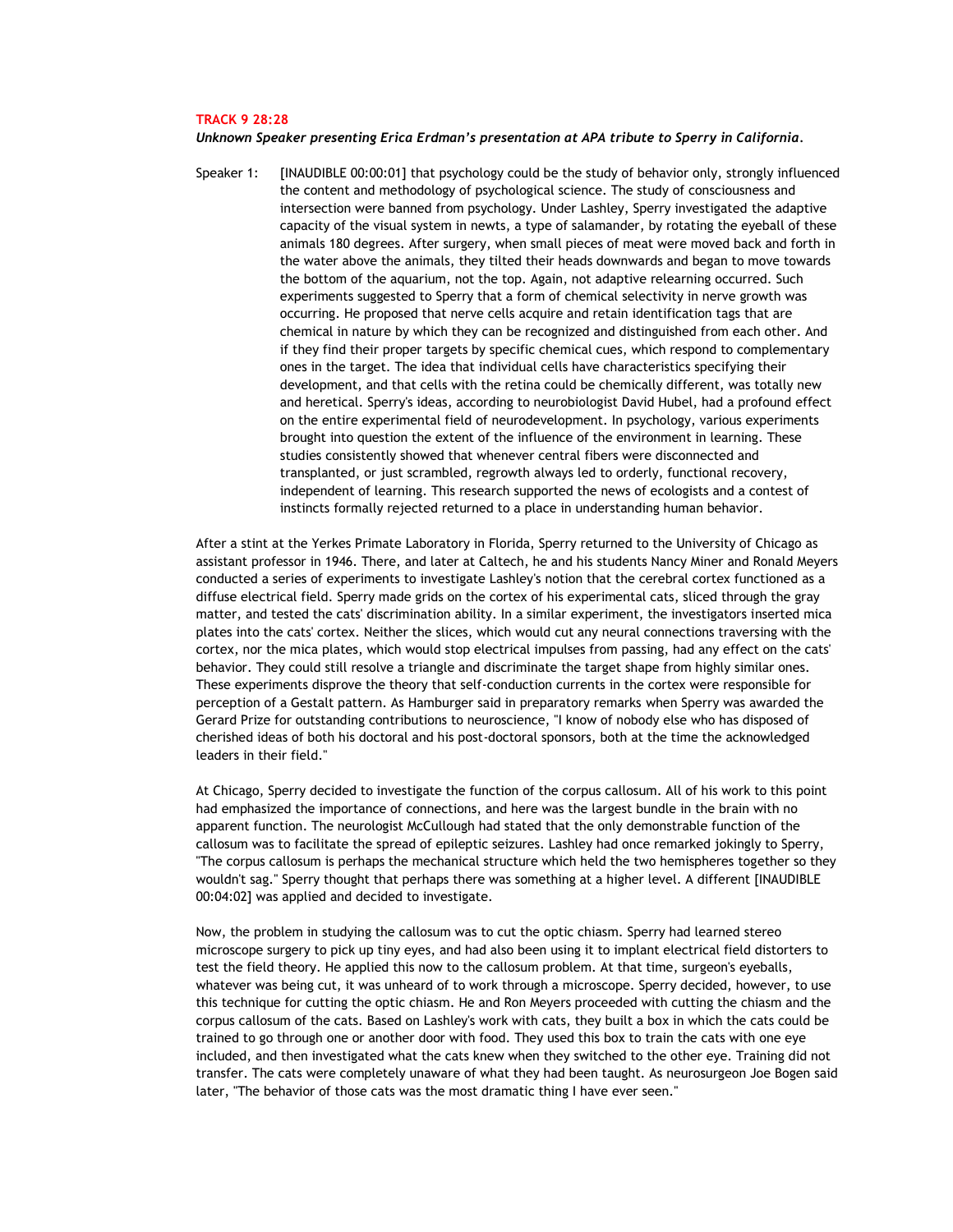With this research, Meyers and Sperry showed that the callosum had a very specific function and vision. This was the beginning of the split brain work. Sperry moved from the University of Chicago to Caltech, along with Miner and Meyers of the split brain test. Other students came. Some, like Ted [INAUDIBLE 00:05:28] and John [INAUDIBLE 00:05:29] and Giovanni Berlucchi worked with cats. Others, like Mitchell Glickstein, Richard [INAUDIBLE 00:05:37], Chuck Hamilton, and his coworker Betty [INAUDIBLE 00:05:39] worked with monkeys. In 1960, a human patient subsequently known as WJ arrived at the emergency room of White Memorial Hospital, where he was seen by Dr. Bogen. It became apparent that the patient had medically intractable seizures with multiple seizure [INAUDIBLE 00:05:59]. After extensive unsuccessful treatment at that hospital and six more week of unsuccessful treatment at NIH, this patient, at Bogen's suggestion, agreed to undergo a commissurotomy. This was the beginning of the modern human split brain study.

When Michael Gazzaniga arrived as a beginning graduate student in September of 1961, Sperry suggested that he make a study of WJ, the principal part of his thesis work. This work continued over in ensuing years, eventually including other patients, because the surgery on WJ in February 1962 proved to be so successful in controlling the epilepsy. Sperry, Gazzaniga, and Bogen conducted psychological experiments with a patient, in which information presented to one hemisphere, visually or [INAUDIBLE 00:06:52], was not identified by the other. These experiments demonstrated the independence of the two preceding hemispheres with two distinct modes of central process. The research shows that consciousness was not a global, non-specific pervasive phenomenon that could be localized in each hemisphere. Other researchers including Trevarthen, Levy, Nebes, Tang, Eran Zaidel and Dahlia Zaidel, Gordon, Johnson, Kozlowski, Ellenberg, Franco, [INAUDIBLE 00:07:24], Cronin-Golomb, [INAUDIBLE 00:07:26], and Henninger—greatly extended these findings, as did the dozens of scholars from other institutions that studied these patients.

Left-brain/right-brain studies in normal subjects with perceptual techniques developed in laboratories across the country, across the world, an entirely new way of thinking about the human mind arose. The experimental commissurotomy work catapulted consciousness back into the domain of psychology. Although demonstrating the function of the callosum was sufficiently important to result in a Nobel Prize, Sperry himself believed that his most important contribution was his theoretical work on consciousness. He had long been considering the mind-brain relation and first wrote on it in 1952. The split brain work prompted a new approach. It was clear that each hemisphere had its own conscious mind, but in the normal brain, consciousness appeared unified. This led Sperry to posit that consciousness was a larger whole that spanned both hemispheres through the callosum. The same site suggested the idea of emergent properties that act back down upon the structures from which they arise. This led Sperry to a new bidirectional solution to the mind-body problem, in which not only did material influences give rise to mental phenomena, but new, emerging mental phenomena impacted and causally influenced the material brain from which they came. Sperry recognized that the emergent approach had important ramifications. Organisms were not merely clusters of atoms. Macroproperties had causal force as well. Not only genes were selected in evolution, but the individual as a whole, even societies, were selected. Preferences were comprised of hardwired and acquired characteristics. Thus, for explaining behavior, it was important to understand not only the facts, but also a person's values. This new view of a causal role in consciousness led Sperry to believe that human values are the most powerful force on Earth.

Methodologically, Sperry was a behaviorist, believing only in those phenomena that could be reliably observed and validly measured. However, he was also a mentalist, believing in the reality of mind. The mentalist view of consciousness has now replaced the behaviorist view, as evidenced in the cognitive revolution, and psychology has switched from disregarding consciousness to returning it to the central place. The timing and continuing influence of Sperry's theory suggest that it played an instrumental role in the cognitive revolution. It appears that he brought consciousness back into the domain of psychology without sacrificing the rigorous objectivity and methodology of rational science. Sperry, and others such as [INAUDIBLE 00:10:18], George Miller, and [INAUDIBLE 00:10:19], reintroduced mental events into psychology. It is unlikely that they will be omitted again.

One of the important problems in the study of consciousness was that of fusion. How does information from many areas of the brain become synthesized to give rise to a unified experience? The split brain shows that the fusion problem is greater than simply the integration of information from various sensory modalities. How does neural activity create meaning or transcend the sense of self? [INAUDIBLE 00:10:52] psychologist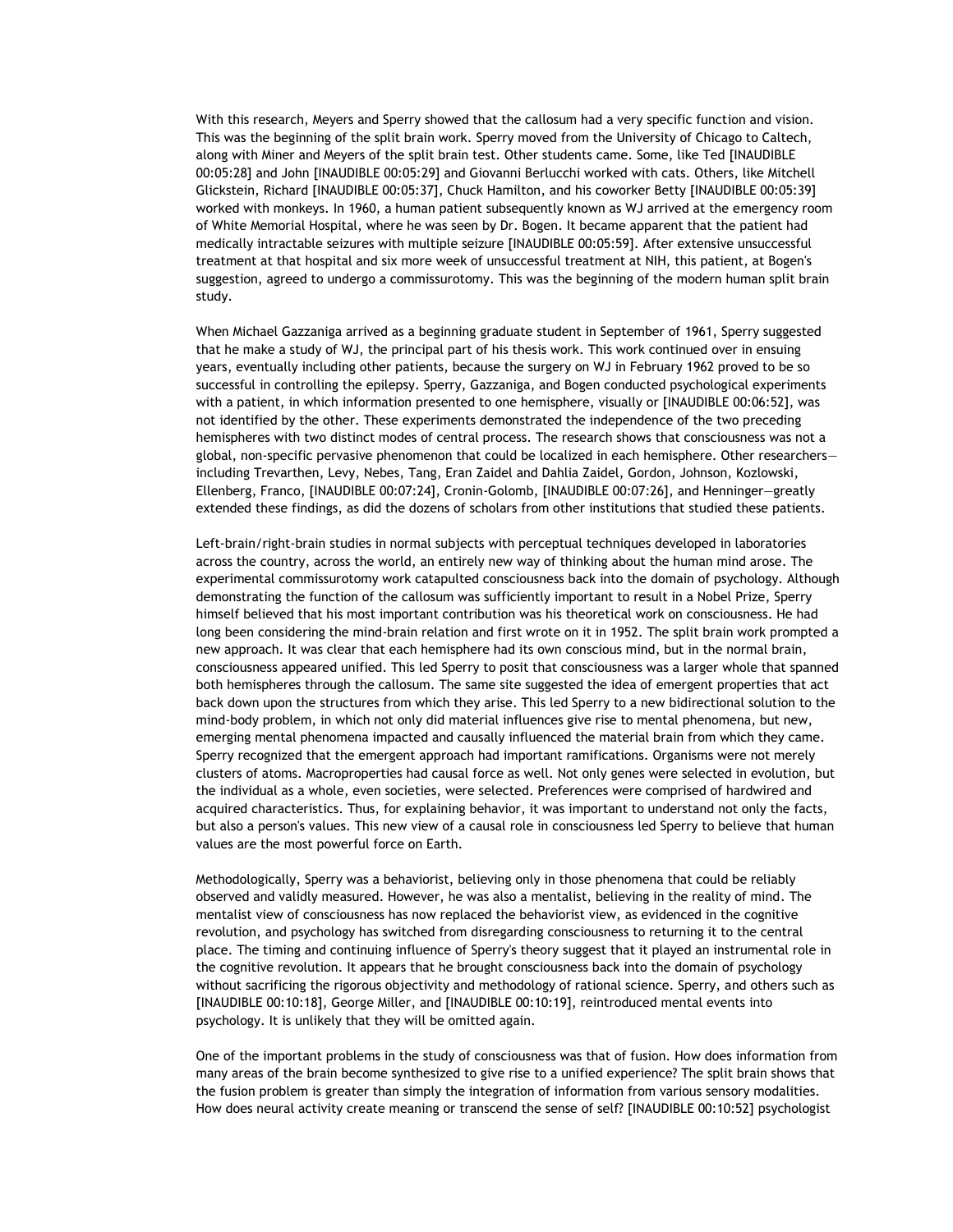and specialist in the history of consciousness says, "Sperry's work suggests that consciousness is more than a neural network. The patients have revealed two independent senses of meaning and awareness. Simply connecting by exciting or inhibiting does not generate meaning. The split brain data will not allow us to gloss over this creative function. These subjects are an integral part of the study of consciousness and cannot be ignored. If one reviews the current work of people who worked with the split brain subject in Dr. Sperry's lab, one is struck by the high number who are investigating some aspect of consciousness. Clearly, the split brain work generated the conviction that it was possible and important to study consciousness scientifically."

What direction will psychology go? Sperry would like the causal role of consciousness to direct our actions. He exhorts us to adopt values consistent with preserving the planet, mainly limiting population growth. What can we do to realize his vision? Although we may desire to do what is good, we often do not do so. People often seem unable to limit themselves for the greater good. Motivations out of our awareness generate behavior that's inconsistent with our expressed values. The split brain model of dual consciousness may help us better understand these motivations, and in doing so, assist us in bringing our values more closely into line with our actions. Regardless of the extent to which consciousness and the intact brain is dual or unified, the entitative process whereby unity takes place and greater entities emerge will continue to challenge scientists in general and psychologists in particular.

## [Applause]

I now have the privilege to present Erica Erdman's presentation. Erica is the former library research assistant of Dr. Sperry. She's now retired. She lives in Rockport, Nova Scotia. She and her husband, Carl, came down for six months every year for the Canadian government so that she could retain her medical insurance up here, six months in Canada. So, they would drive down, or Erica would fly, and she would work very diligently for Roger collecting the various pieces of research in the library, and working with him in developing his theory of consciousness, and arguing it about it with him as well. So, without further ado, let me present Erica.

Erica believes she may be the only person, or at least the first one, who was attracted to work with Dr. Sperry not because of his outstanding achievements in science but because of his refusal to let his achievements dominate and limit his worldview. Her first encounter with Sperry's visionary thinking occurred through reading, Bridging science and values, 1979. In that article, he expressed with convincing power the belief that in a sound and healthy world, facts cannot be pursued at the expense of values, and values cannot be pursued at the expense of facts. He or she read from the pen of a neuroscientist, an outstanding neuroscientist, that values, not electrical-chemical activity or synaptic transitions or action potentials, but values determine our actions and decisions. Of course, Sperry knows very well that all this physical sparkling inside our brain cases is essential, and he would never dream of neglecting its importance. But he also knows that we could not function unless all this fire is first translated in subjective experience, and that it is our own special, subjective experience that allows us to think, and that makes life worthwhile and meaningful.

When he first expressed them in the mid-'60s, these views seemed heretical. In 1979, when Erica read them, they were halfway into acceptance, and now in the '90s, they're taken for granted. Even an authority in neuroscience such as Gerald Edelman now maintains that consciousness is efficacious. But it was not Sperry's mind-brain theory that carried her away. It was the extension of his quest from how we think to what we think, and to the way in which our thinking affects the quality of human life on Earth, and the long-range prospects of our biosphere. In Sperry's view, that step was natural. Within the brain, we cast conceptually in a hierarchical continuum from the brain's subnuclear particle, on up through the atoms, molecules, and brain cells, to the level of neurocircuit systems without consciousness. And finally, the cerebral processes with consciousness. Objective facts and subjective values become parts of the same universe of discourse. The scientific image of man regained much of the freedom, dignity, and other humanistic attributes of which it long has been deprived.

In other passages, the image of our creators reinstated closer to reality and described as being of aweinspiring grandeur. All of this, she felt, was written from her heart. Of course, she dreamed of assisting Dr. Sperry with his work, and she was elated when he dream came true. Not that everything went smoothly.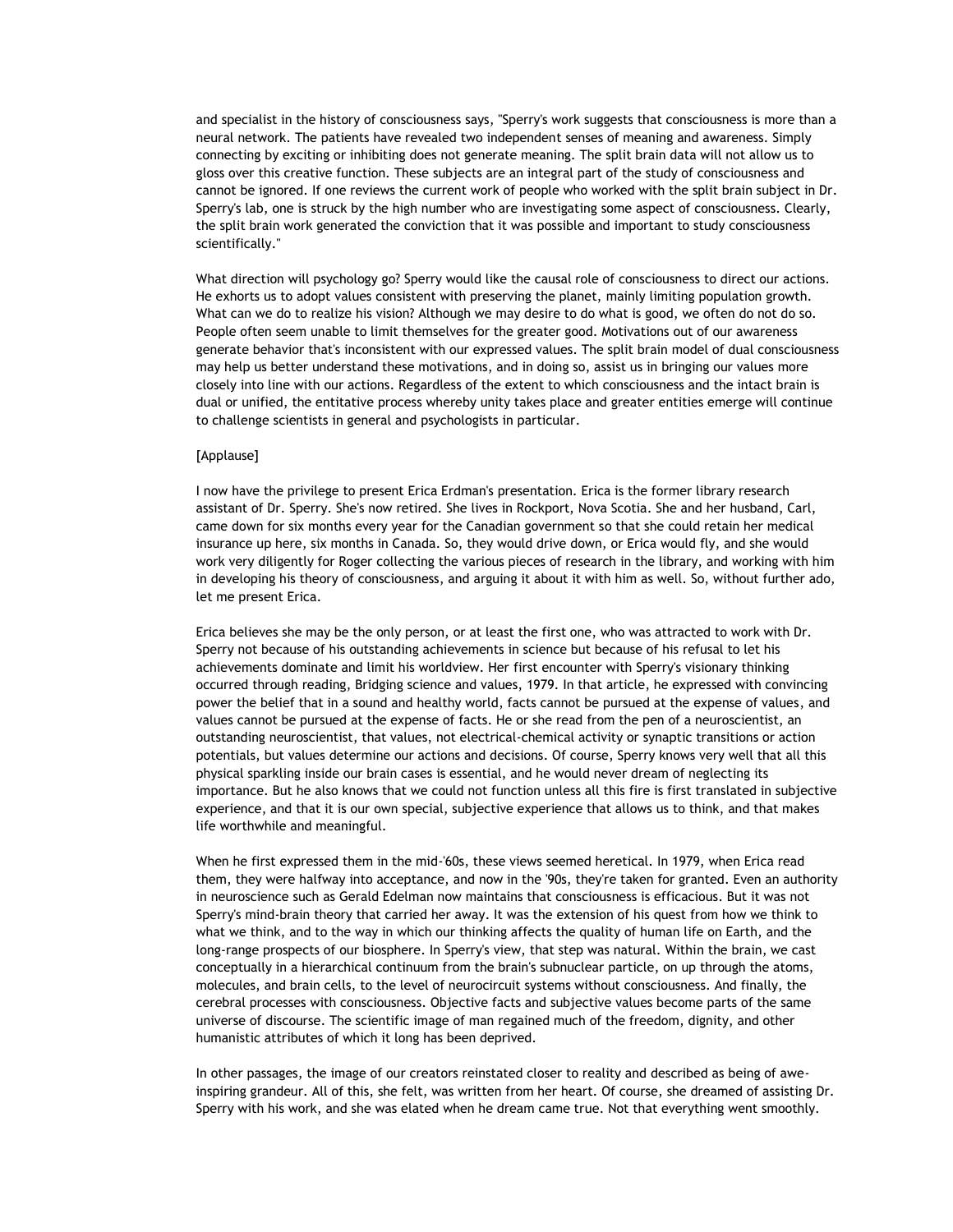"On the contrary," Erica explained, "to say that I helped Dr. Sperry would be a euphemism. In fact, I managed to make his life more difficult by just agreeing with many of his most cherished convictions." Their greatest bone of contention was competition. Sperry felt that evolution knows best, that our brains, our thoughts, and our spirituality were the result of a struggle for survival in nature, and that we would still be crawling around like earthworms or sly moles were it not for competition.

Erica was appalled by the waste of genius she discovered in a scientific paper she had to read in the library during her position as Sperry's library research assistant. How much highly valuable time was misused to diminish the impact of an opponent's contributions. Nor was she convinced that evolution's creation and subsequent elimination of 99% of all species in existence would display wisdom of a superior kind, a wisdom we oft copy. She would draw pictures of an evolutionary tree with all branches clipped off due to extinction, and only a feeble route making it up to the top. And Sperry would draw innumerable shoots and off-springs on the surviving route, supplying nature with a wonderful variety of life he loves so much.

Needless to say, after nine years of these debates and discussions, each of them was more than ever convinced of their respective position's validity. Nevertheless, for Erica, the time was immensely fruitful. She conducted independently a research project in search of values for human survival, and as a result, published Humankind Advancing, dedicated to the promotion of more far-sighted responsible attitudes. She also published Beyond a World Divided, a book on Sperry's thought and philosophy for the general public, written together with the science writer David [INAUDIBLE 00:18:32]. This book concentrates on Sperry's courage, on his advance again and again after each victory into new and unexplored territory, attacked by his critics and overcoming all obstacles, drawn forward by his encompassing vision. For Erica, too, it was his vision that overpowered all disagreement, and that was the reason for her staying on until she was convinced she could be of no more use to him. He never asked her to leave.

The following is based on Beyond a World Divided, the book on Sperry's vision and courage. After documenting the fury and the fight between science and religion, by hope dissolved and mutual incomprehension, our hero is introduced. Roger Sperry looks at human problems from a larger perspective, one that brings into focus not only all of mankind but all of life, and beyond that, all of creation. From this vantage point, he sees humanity as a small but extraordinary fragment of reality, endowed with the gift of mind, probably the most amazing product of evolution. But wasting that gift, indeed, on the verge of destroying it, Sperry sees warring worldviews, defending facts against ideals or ideals against facts, as part of a larger whole as incomplete fractions of the same reality. That reality is ruthlessly eliminating all unrealistic expectations—that is, expectations that fail to take account of nature's laws—while, at the same time, condemning to sub-human conditions those without any expectations, ideals, or values. In Sperry's view, unrealistic expectations are created not only believing certain supernatural powers, but also by unwarranted confidence in the ability of materialistic, reductionist science to compensate for the loss of such beliefs.

Earlier in his life, Sperry was drawn by the lure of the mind-brain problem, first toward the investigation of brain development, a work on which he himself tends to look back as more radical and more basic than the latest left brain research, and in which he invented the experimental paradigms that people have used for the last 30 years.

Having succeeded, however, he reacted to his victory in an unexpected way. While eager researchers crowded into the field he had opened, he preferred the challenge and the loneliness of asking new questions and being the first in a new area. This new field is split-brain research, the work for which he received the Nobel Prize, had an immense impact globally, not only in the world of science, but also among the general population. And even all this glory failed to keep him permanently within the boundaries of his chosen domain. At the height of his success, Sperry reacted in a fashion intensely typical of his character. He stepped forward beyond all his previous work to accept the challenge of a far greater, more difficult, and more important task. He even went so far as to call all his previous efforts relatively minor in their implications compared to his present concern with consciousness, ethics, and values. Transcending traditional boundaries of science, he advanced into philosophy.

Crucial to Sperry's philosophy are the concepts of the emergence [INAUDIBLE 00:22:00] causation, the appearance of new phenomena and laws through first-time constellations of atoms and molecules in the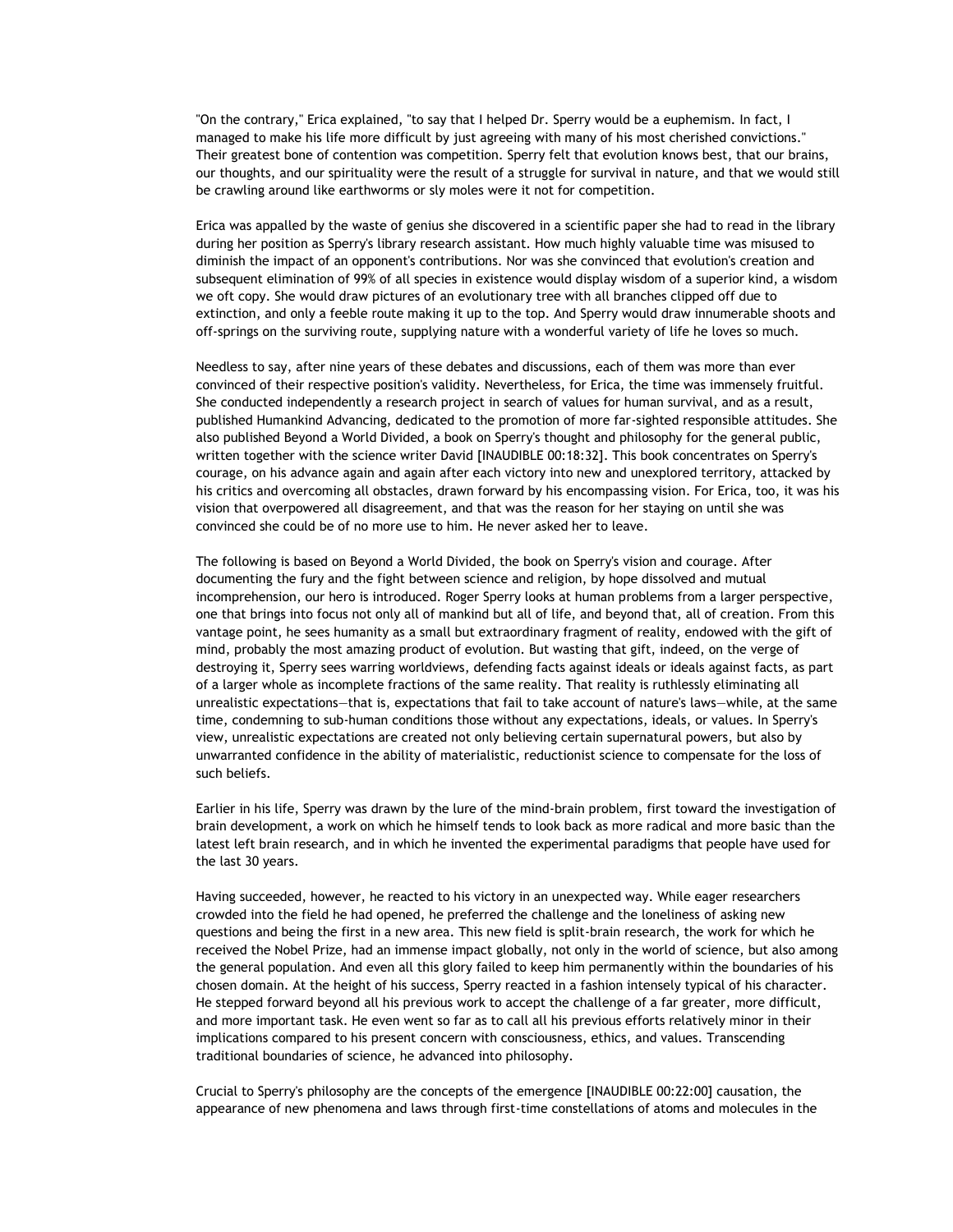universe, and the causal effect of these phenomena and laws on all previous, as well as subsequent, evolution. These causal effects disappear, and with them any adequate representation of reality with the dissection of entities into parts. Contemplating ethics, Sperry turned to the wonders of nature as pole star. For him, the forward thrust of evolution was an awe-inspiring phenomenon, but it was wrong to destroy and degrade, and right to enhance and revere. He often corrected her when she spoke of human survival, and maintained that survival alone can occur under degrading conditions — what we have to aim for is quality survival.

How can quality survival be achieved? A new, more encompassing vision is needed to attract humankind away from shortsighted, solely money-oriented interpretations of success to true advance, advance that liberates hidden and largely unknown potentials within the human brain. Concerned and farsighted thinkers agree that if we continue to equate success with immediate material gain, we are in danger of creating a small, irresponsible, and unconcerned upper class, taking advantage of the vast majority of human beings who live in abject misery, and whose proliferation would be encouraged because it will increase the market. That mass, of course, would be kept gullible, uncritical, and in such desperation that they will sell everything they have, even their health and their moral

Alarm about this development leads to a counter reaction that infuses ethical values enshrined in ancient traditions with new life. Ethnic coherence is defended to the extreme; even super ethnic values such as Catholicism are guarded with new tenacity. Contraception still in 1993 was declared a sin by Pope John Paul II in perhaps the most important document of his papacy. Both magnets—the one of money and its counterpart, the one of guidelines adverse to science—are pulling humanity back to conditions of the Middle Ages — or worse. In the face of these powerful dominators of human decision-making, a new magnet of an encompassing vision so beautifully described by Sperry and so well reinforced by his integration of science and values provides a beacon of hope for our future that can hardly be overrated. In the eyes of science, to put it simply, man's creator becomes the vast interwoven fabric of all evolving nature, a tremendously complex concept that includes all the [INAUDIBLE 00:24:48] and emergent forces of cosmic causation that control everything from high energy subnuclear particles to galaxies, not forgetting the causal properties that govern brains and behavior at individual and social levels.

For all these, science has gradually become our accepted authority, offering a cosmic scheme that renders most others simplistic in comparison and which grows and evolves as science advances. This emphasis on constant enrichment of our view of reality, on constant increase of our understanding of nature, including human nature, and on the need for a constant reevaluation of our guidelines is, Erica believes, the most mature and promising attitude to which we could aspire. Only now she sees clearly why she feels so uncomfortable with an overemphasis on competition. Competition, whether in nature or culture, leads to advantages only within the present situation. Competitive advantages, when the situation changes, turn into disadvantages. Human beings who are able of foresight—or at least a glimmer of foresight—have the right and the duty to transcend the limitations of nonhuman nature.

A new definition of the highest good is suggested as a goal for our species to strive for — the capacity of fore...the capability of foresight and insight. Long-range foresight is a prerequisite for quality survival of our planet. The new goal would not contradict Sperry's demand to revere and enhance the forward thrust of evolution, but would help to focus and direct it. If that new idea could be substituted for the present money god that destroys our species and our Earth, reasons for a counter reaction would be absent, our efforts to regulate population growth would be much more successful, and we would look forward toward the future with renewed hope. Though diverging somewhat from the definition given by Sperry, the above suggestion is fully in line with his thinking, nor is incompatible with the tribute to him. On the contrary, it highlights one of his qualities, which though occasionally mentioned, has not yet been sufficiently appreciated. The ability to provide an atmosphere that encourages in his coworkers critical thinking, selfreliance, and creativity. Erica's firmly believed—firmly convinced—that if the grand vision Sperry described would become the pole for our new mental compass, the recognition of his work and his impact will grow with each century to come. Thank you.

## [Applause]

Speaker 3: If you're interested in the journal, Polly has several copies. Of course, I'll have several more.